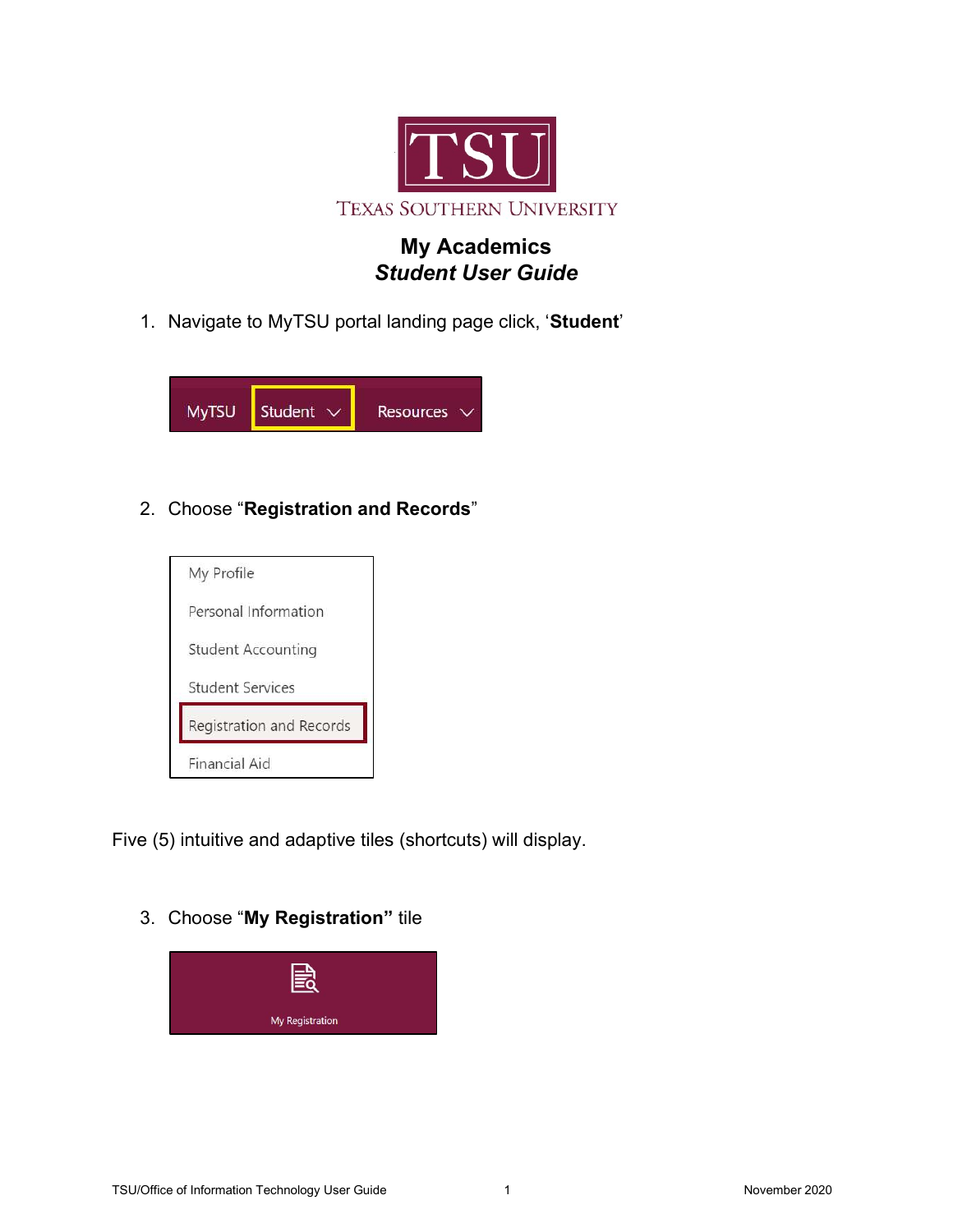Access to:

- o Prepare for Registration
	- View registration status, update student term data, and complete registration requirement
- o Plan Ahead
	- A planning tool to prepare for registration.
- o View Registration Information
	- **View past course schedule and ungraded classes**
- o Register for Classes
	- **Search and register for classes and manage schedule**
- o Browse Classes
	- Search for classes of interest
- o Browse Course Catalog
	- Intuitive search feature to locate courses by subject, number, keywords, or other attributes.

**NOTE:** All students must complete the "Financial Acknowledgement Agreement" in order to register for classes. This action item process requires students to agree with TSU standards and policies regarding course registration, withdrawal, financial responsibility, etc. Students registering for courses will be prompted to complete the agreement as part of the registration process or registration will not be permitted.

- 4. Click "Register for Classes"
- 5. "Action Item Processing" will pop-up, click 'CONTINUE'.

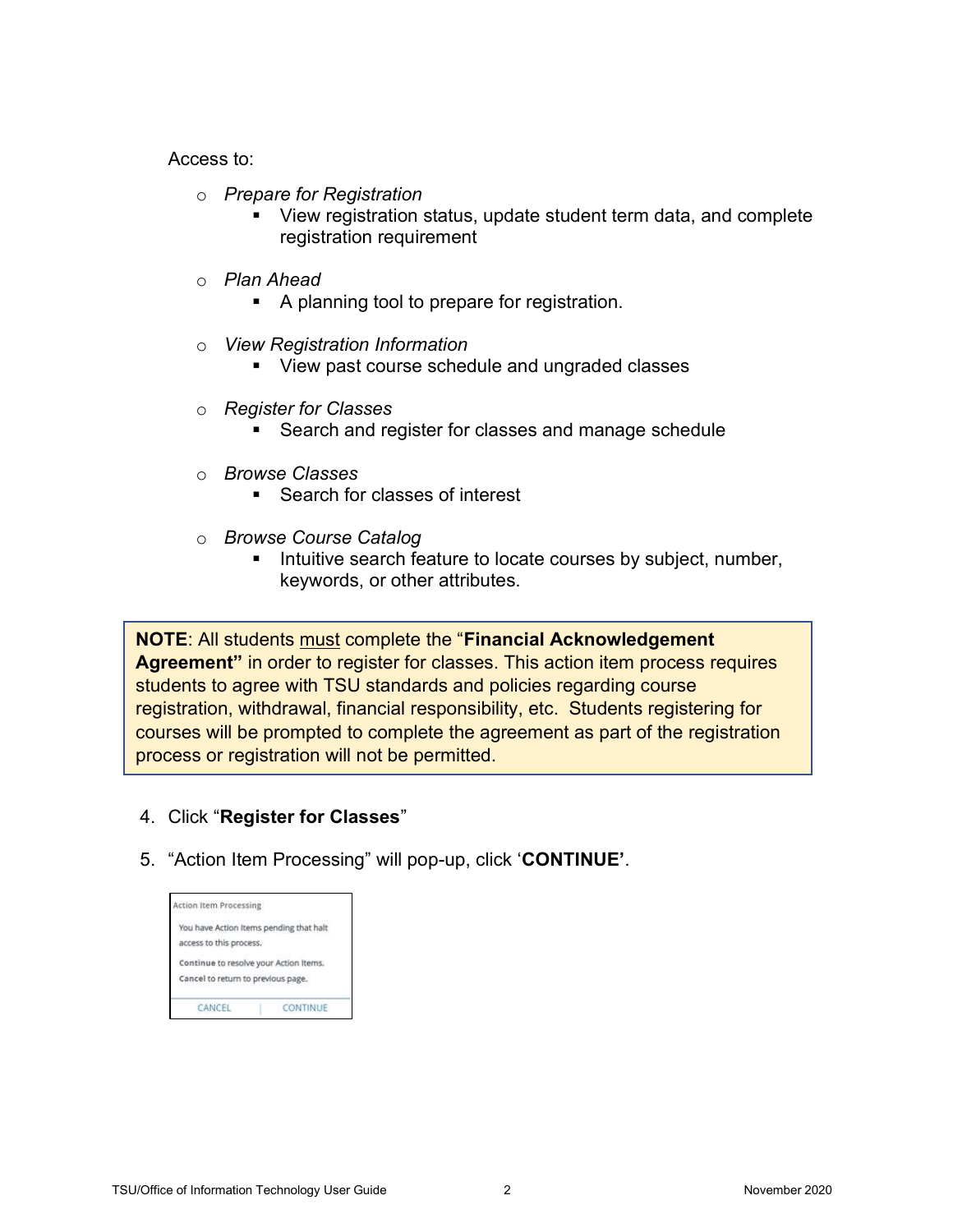## Financial Acknowledgement Agreement" hyperlink will appear

6. Click, hyperlink.



7. Read and understand the "Financial Acknowledgement Agreement" and scroll to the end.



8. Click the acknowledgement check box.

2 | Acknowledge that I owe Texas Southern University

9. Click "Save"



10. Click "Continue"



11. "Terms Open for Registration" will appear.

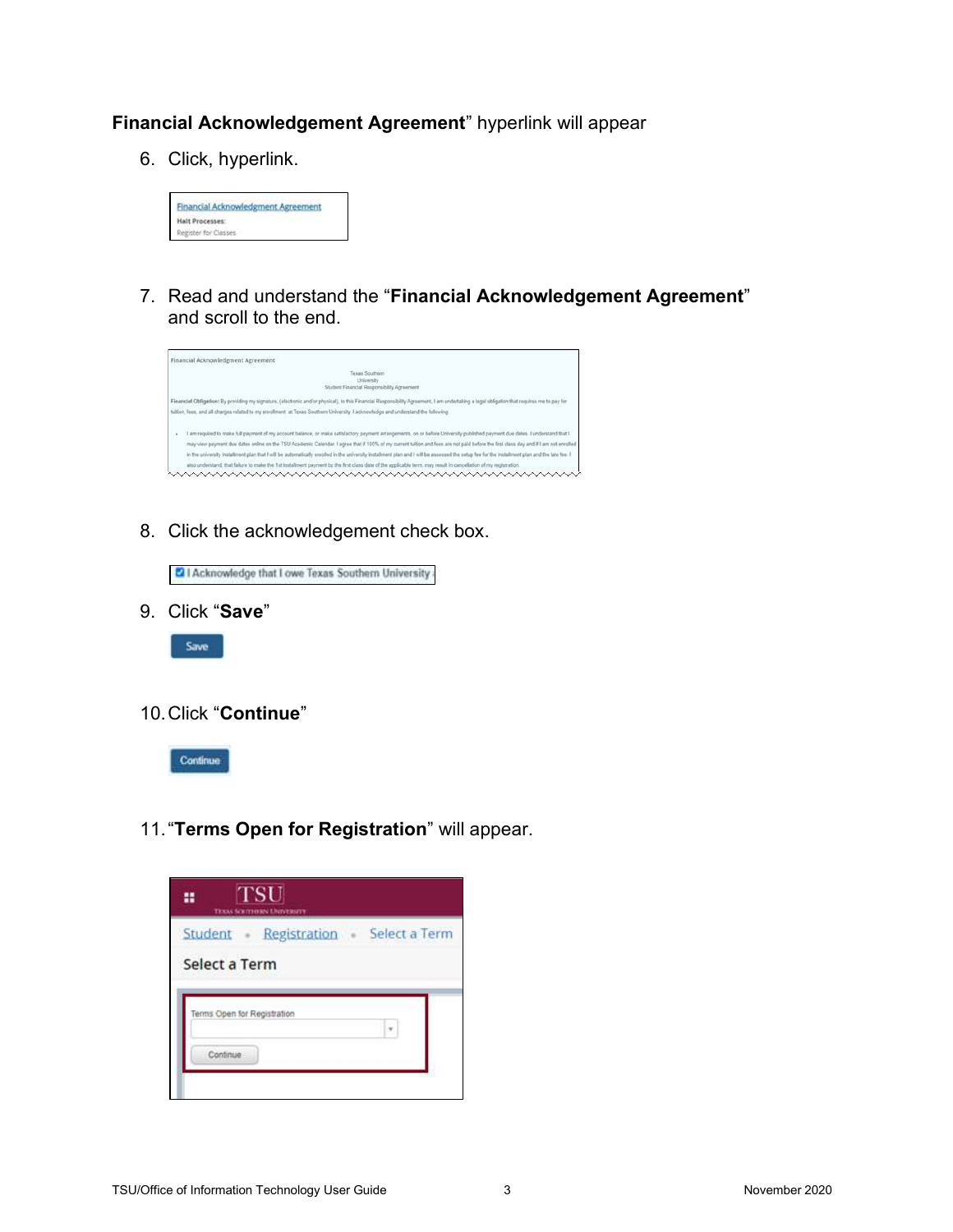## 12. Choose "Degree Works and What-If Analysis" tile.



- o Degree Works is Texas Southern University (TSU), comprehensive web-based tool, designed for students and academic advisors to assist in monitoring a students' academic progress toward degree completion.
- $\circ$  Students should review their degree audit, prior to meeting with their academic advisor to anticipate their needs.
- $\circ$  The What-If analysis feature allows students to *hypothetically* change major or minor.
- o The audit, however, is not an official academic transcript, guarantee or certification of degree completion

### 13. Choose "Unofficial Academic Transcripts" tile.



o View and print unofficial document according to transcript level and type.

### 14. Choose "Order eTranscripts" tile.



- o Texas Southern University has partnered with the National Student Clearinghouse (NSC) to provide electronic transcript services for Students and Alumni.
- o Access to:
	- Order an official transcript
	- Track order status